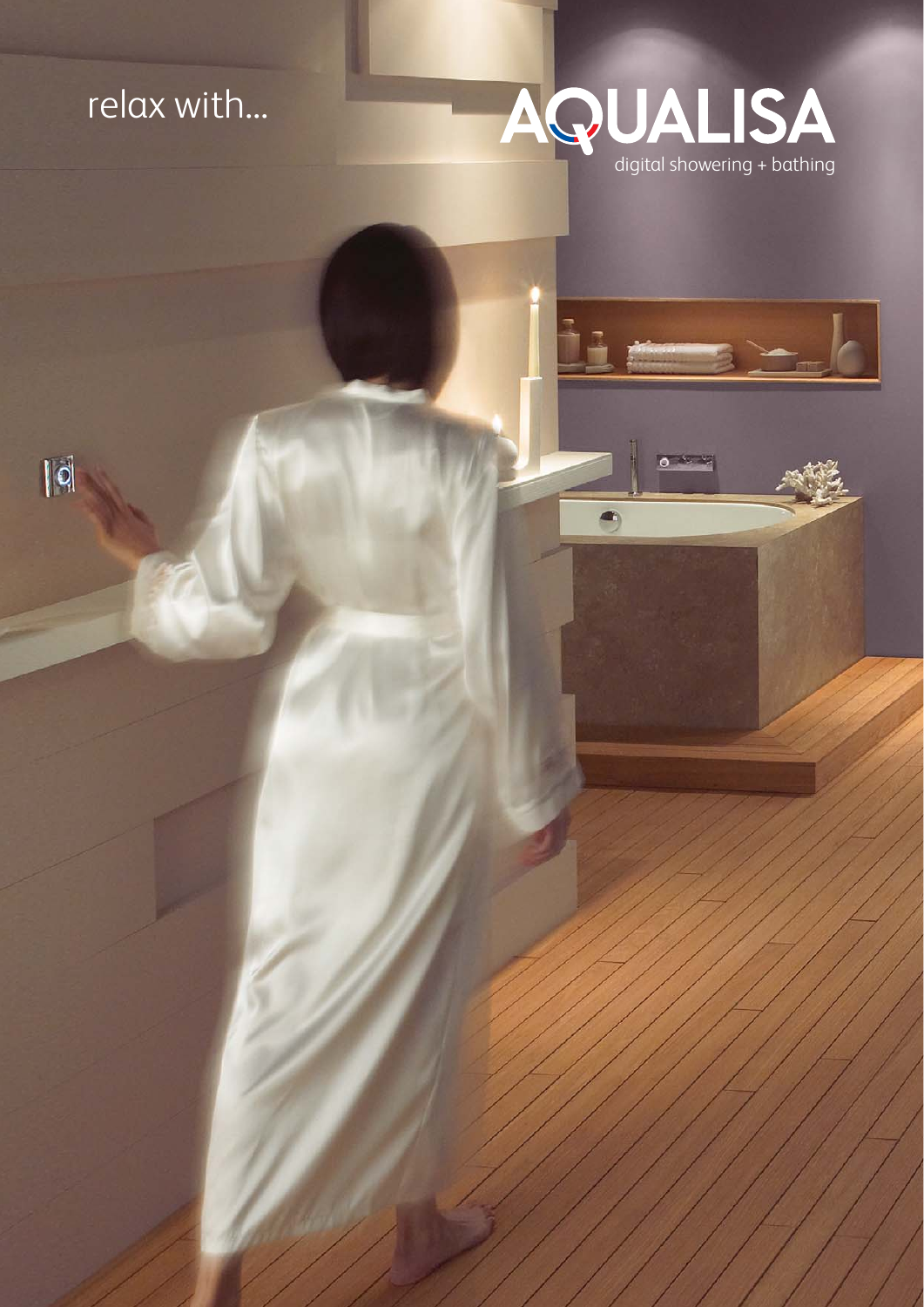

### We're passionate about digital showering and bathing...

From design to despatch, we're proud of what we do and how we do it. At Aqualisa, we design and manufacture innovative showering and bathing solutions that are renowned for their power, performance and reliability.

Founded over 30 years ago, Aqualisa has always pioneered groundbreaking, original bathroom product design. In 1977, Aqualisa's thermostatic technology made headlines. Developed especially with the nuances of the domestic plumbing system in mind, it changed British bathrooms forever.

But time doesn't stand still and today, Aqualisa continues to be at the forefront of cutting edge showering and bathing with its extensive range of Digital showers and bath fills. Since introducing the concept of digital technology in 2001, digital showers and recently, digital bath fills have been embraced by the bathroom industry, installer and consumer alike.

But don't just take our word for it. To us, innovation is part of our culture and Aqualisa's revolutionary products have collected a range of awards including those from the Design Business Association, Homes & Gardens Magazine, CORGI and most recently, a Queen's Award for Enterprise: Innovation – recognising Digital and cementing Aqualisa's reputation as true innovators.

Praise for products that we are rightly very proud of.

Aqualisa offer both HiQu and ilux digital bathroom technology to suit your showering and bathing needs.

At the heart of both the HiQu and ilux digital showering and bathing technology is the digital processor box. Once the bath or shower selection is made, hot and cold water flow into the processor where it is blended with thermostatic precision before flowing out and into the bath filler or shower head at the temperature and flow selected by the user.

Processor boxes are specific to the water systems of the bathroom, so you can choose one for a high pressure/combination boiler system or one that comes with an integral pump for gravity systems. A low voltage data cable, concealed out of sight, connects the processor to the shower or bath control.

| HiQu Digital<br>Shower<br>Bath | p 04<br>p 05      |
|--------------------------------|-------------------|
| ilux Digital<br>Shower<br>Bath | p 06<br>.<br>p 07 |

#### Purchasing & Support Australia:

aqualisa.com.au

New Zealand: aqualisa.co.nz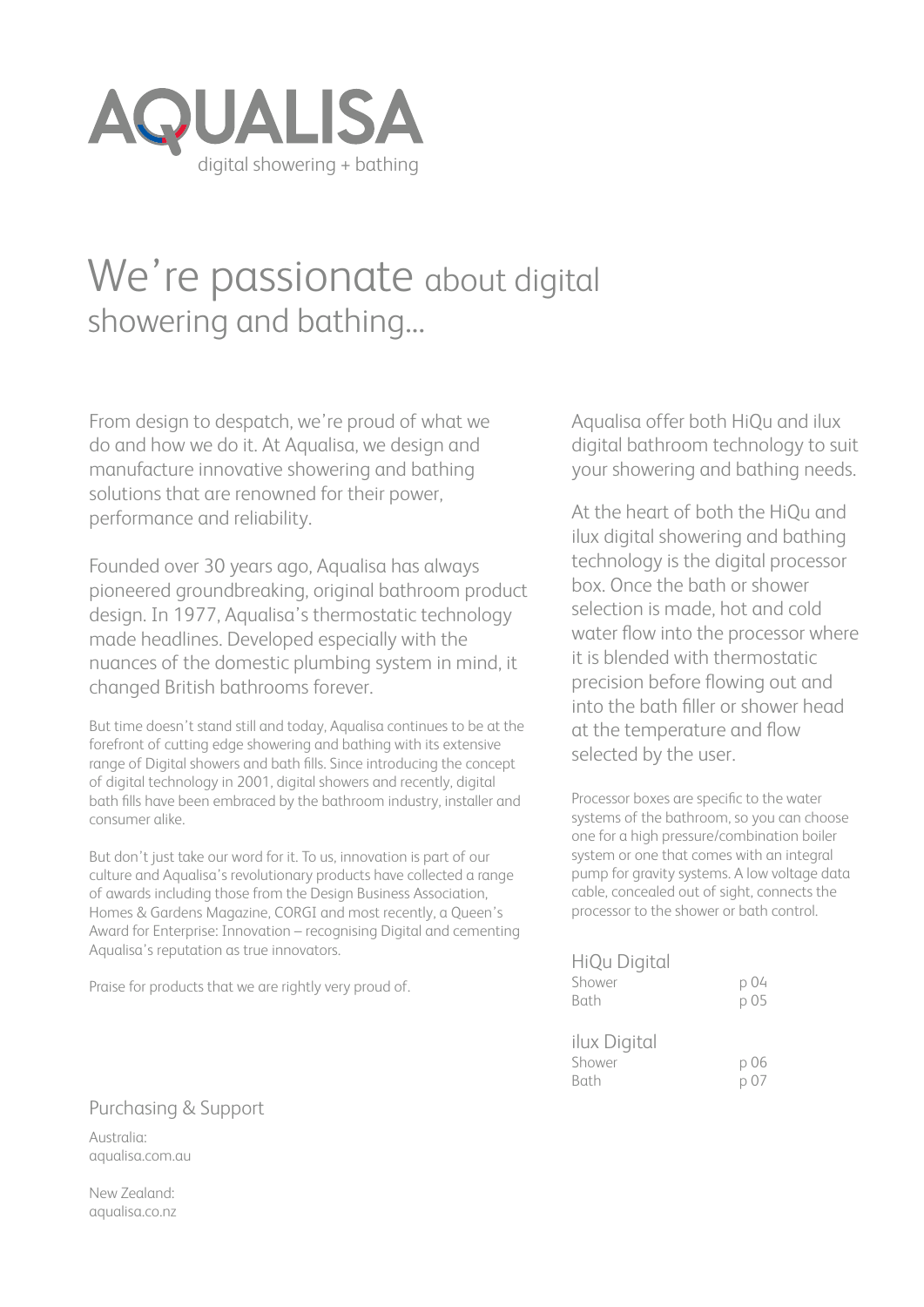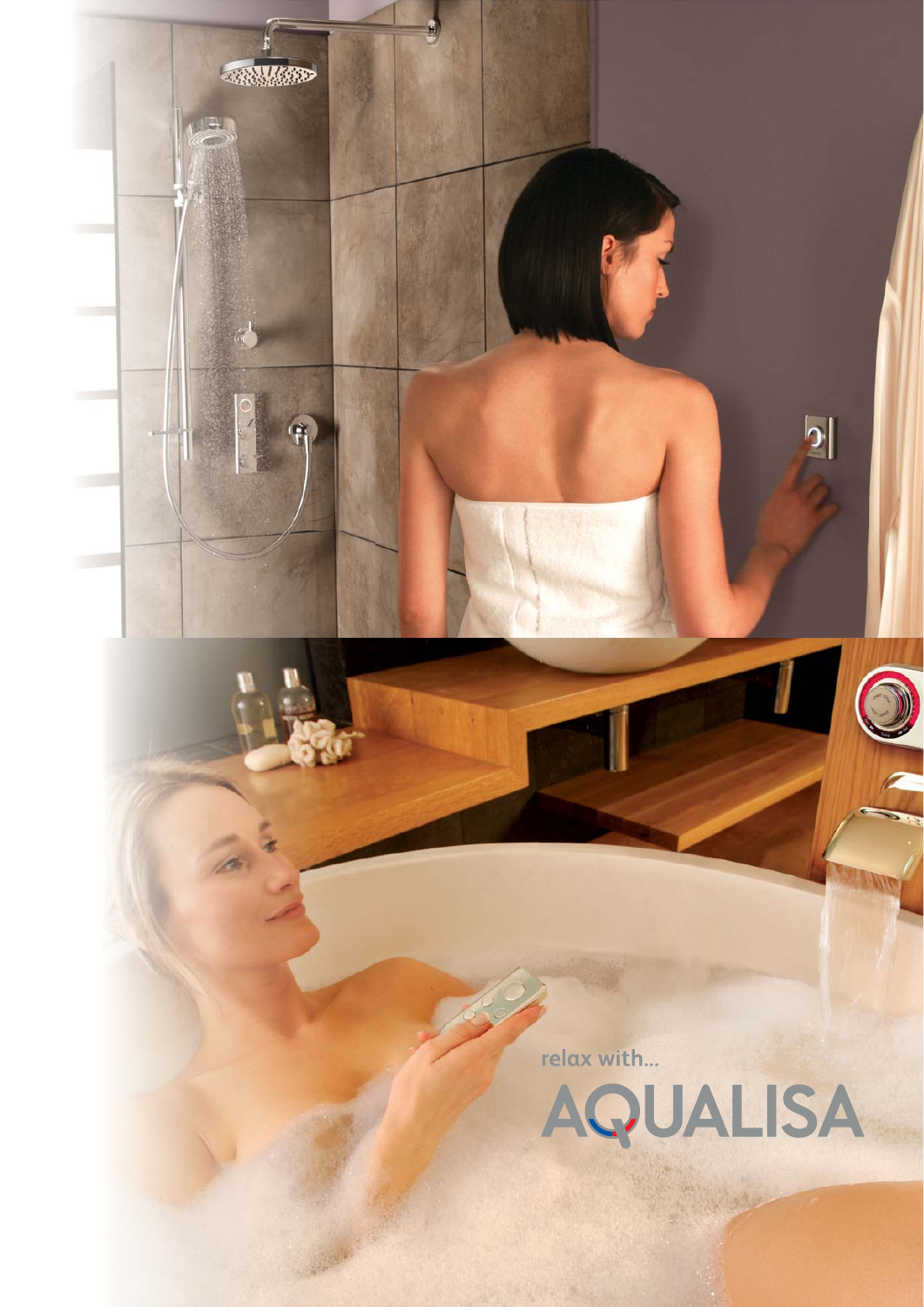## HiQu Digital Shower

Shower performance is second to none, providing a flow rate range capable of delivering a refreshing spritz, through to an invigorating drench. To conserve water or to ensure it will go further, select the 'ecomode' on the processor box during installation. For super-quick installations choose an exposed shower which can be installed in as little as two hours with minimal mess and disruption to the bathroom.

A data cable connects the HiQu's shower controls to a digital processor, where hot and cold water are perfectly blended and delivered to the shower head at the desired temperature and flow.

The shower controls and optional remote control can each be sited up to 10 metres from the processor. This means that the processor can be placed in the loft, airing cupboard or under the bath, and the remote control can switch on the shower from a convenient location.

Aqualisa Digital Showers are suitable for most approved UK water systems. For homes with gravity water systems choose a Gravity shower system with integral pump. Performance can be enhanced in a home with a Gravity water system, by adding the powerful Ultimate 340 pump, particularly where a multiple outlet shower is being fitted.

#### HiQu Digital Shower controls

HiQu Shower controls have a luxurious metal finish, and are very simple to use. They feature animated LEDs to show changes in temperature and flow.





 $\ddot{\circ}$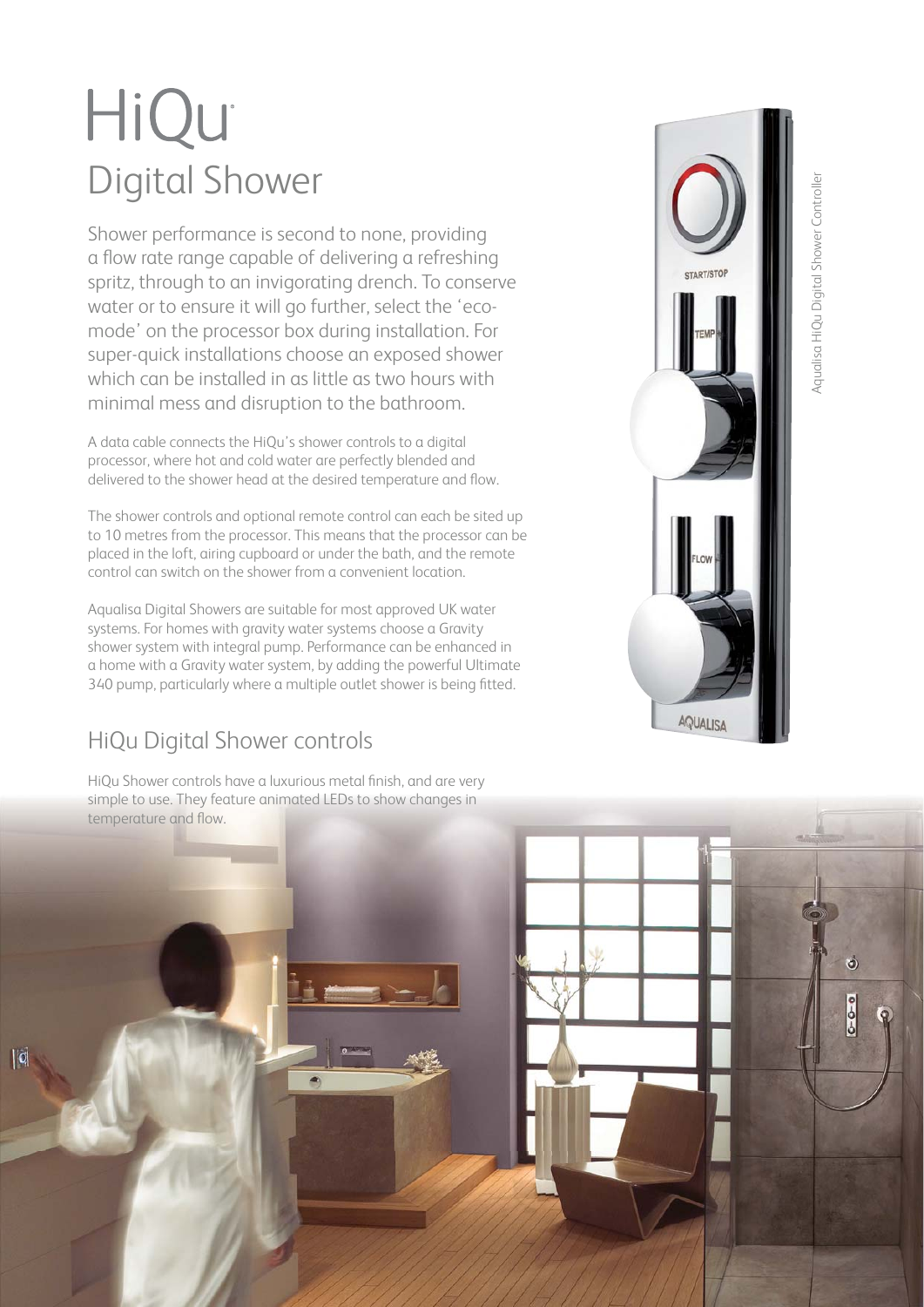## HiQu Digital Bath



HiQu Digital Bath brings sophistication to bathing, with its simple to use controls and three programmable depth pre-sets, plus an optional remote control which allows you to fill your bath from up to 10 metres away.

Controlled by a compact, remotely sited digital processor, HiQu Bath uses an overflow filler rather than bulky taps and comes with a top up feature which allows you to select a low flow top up at the push of a button if your bath is cooling down, or too hot.

Shallow fill, half fill and full fill selectors are etched onto the HiQu control. A simple start/stop button is all it takes to get your bath running and it stops once it has reached your chosen depth – so you can simply fill… and forget.

#### HiQu Digital Bath controls

HiQu Bath features a depth function, which once set, allows you to fill a bath to your chosen depth and preferred temperature with just one touch of a button. As a safety feature, HiQu Bath has a 12 minute maximum run time, to prevent overflow.

Digital bathroom technology brings so many advantages – perfect showers at the touch of a button, baths filled to your chosen depth and warmth, delivering a sensational experience every time.

Intuitive controls feature illuminated displays that show when your desired temperature and flow have been reached. You can even fill your bath or switch on your shower by remote control.





#### HiQu Digital processor box

Driven by Aqualisa's award winning digital technology, HiQu is controlled by a compact processor box which can be located 10 metres from the bathing area in the loft, airing cupboard or under the bath. It controls flow and blends hot and cold water with thermostatic precision, delivering perfect baths and showers every time. Remotely siting the processor box makes access and installation easy, eliminating the need for extensive excavation of the bathroom wall and damage to décor.

HiQu Digital processors are backed up by Aqualisa's 5 year manufacturer's guarantee.

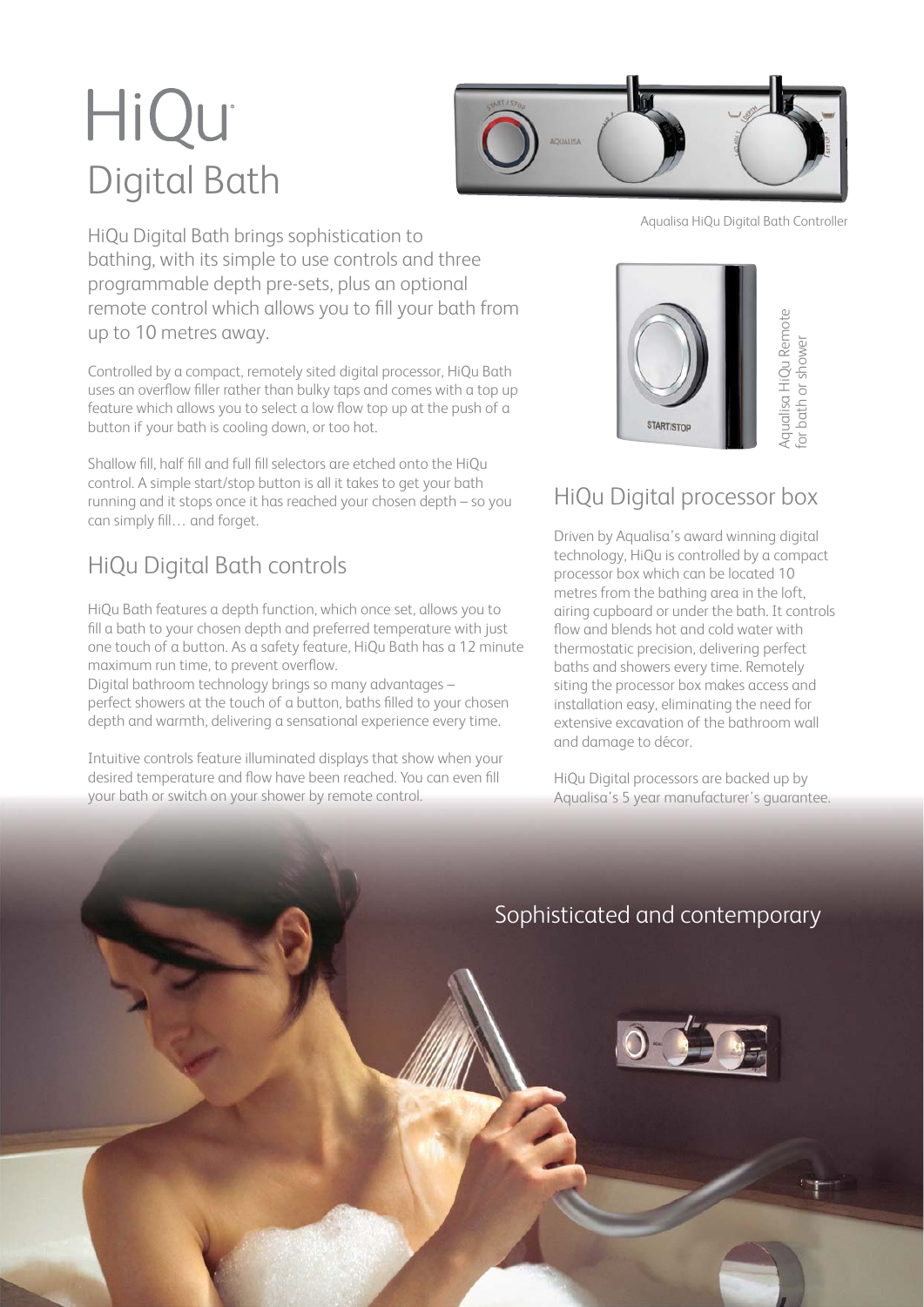# ilux ilux Digital Shower:

From an eco shower to a deluge, pre-programmed or spontaneous, the intelligence of ilux allows you choose the shower to suit your mood with the touch of a button.

This shower's clever illuminated control even shows you when it's time to step in – so, no need to keep checking the temperature, just keep an eye on the lighting display, and when it stops oscillating, you know it's time to step in. The advanced technology means you don't even have to be in the bathroom. The remote control can be placed anywhere up to 10 metres from the shower, so you can switch it on and step into your selected pre-set shower when you are ready.

#### Locating the processor

The processor box is slimline, compact and smaller than a shoebox. Reflecting the uniqueness of every bathroom, it offers the flexibility to be conveniently sited away from the showering or bathing area in an easily accessible location: under the bath, in the loft, in an airing cupboard, the choice is yours.





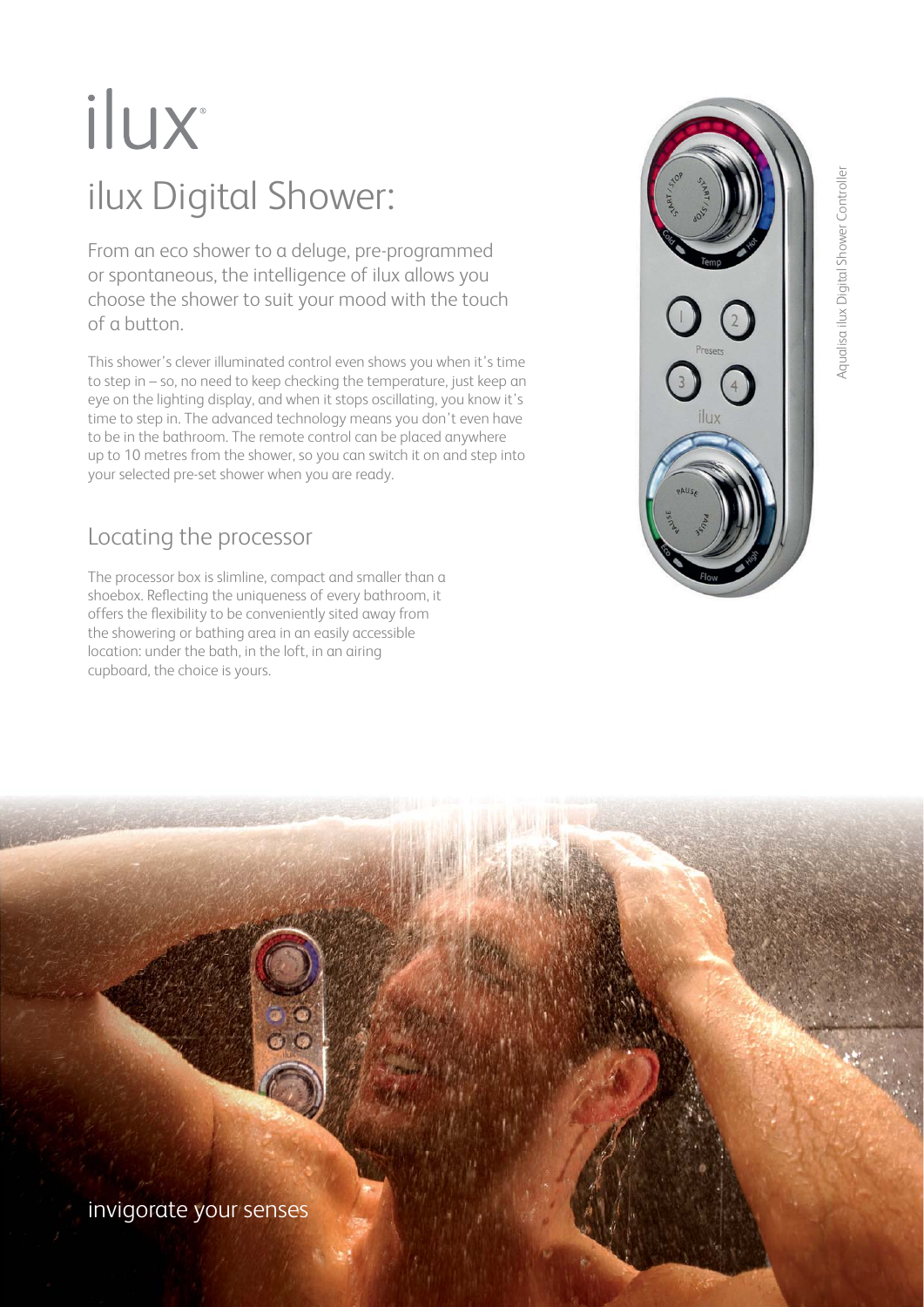Aqualisa ilux Digital Bath Controller

# ilux ilux Digital Bath:

With ilux, you can control the temperature you bathe at, as well as how deep your tub gets. With three programmable pre-sets it's entirely up to you whether you enjoy an indulgent, luxurious laze or a quick cool dip.

For families, there's a child-locking function which will disable the controls for extra peace of mind. With ilux's 'fill and forget' option there's no need to worry about an accidental overspill. Plus, run out of hot water and ilux will switch off, saving you from jumping into a cold bath. ilux's clever remote technology means that you can programme the controller to suit your needs, locate it conveniently, and activate the bath with the remote. So, switch on whilst you have an extra snuggle in bed, extend an indulgent soak with the 'hot top-up', and as it's resistant to hot, steamy environments, if you lose the remote whilst bathing, it will even float to the surface.